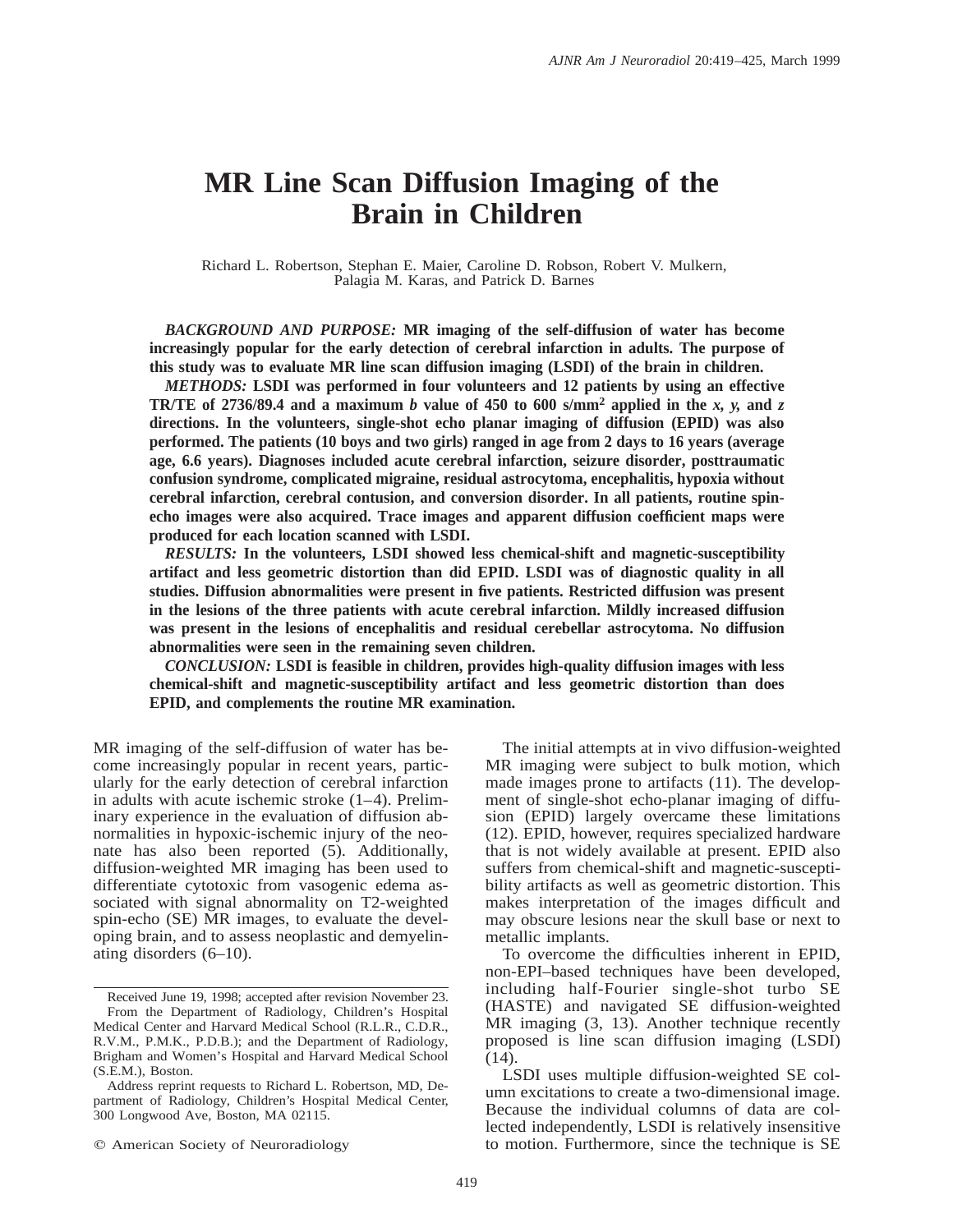FIG 1. EPID versus LSDI in a healthy volunteer.

A and B, EPID (2000/90/1;  $b = 600$  s/ mm2) trace images at two anatomic levels show geometric distortion of the brain stem and artifactual high signal intensity in the temporal lobes and anterior frontal lobes.

C and D, LSDI (2736/89/1;  $b = 600$  s/ mm2) trace images at corresponding levels show less geometric distortion and less magnetic-susceptibility artifact.



based, magnetic-susceptibility artifacts and geometric distortion are minimized (15). Unlike HASTE and navigated SE diffusion-weighted imaging, LSDI performs well without the use of cardiac gating or head restraints (3, 13, 14). These properties should make LSDI a useful sequence for the evaluation of pediatric neurologic diseases.

# **Methods**

#### *Volunteers*

For the purposes of comparing LSDI with EPID, four volunteers, including one with a ventricular shunt catheter and one with dental braces, were evaluated with both LSDI and EPID (Figs 1 and 2). For one of the normal studies (Fig 2), a paper clip was taped to the subject's forehead during both the LSDI and EPID examinations. Masking tape was placed over the skin and under the clip to reduce the potential for radiofrequency pulse--induced burns.

# *Patients*

Twelve patients, 10 boys and two girls, underwent LSDI in addition to conventional and fast SE brain MR imaging (see Table). The patients ranged in age from 2 days to 16 years

(average age, 6.5 years). Four of the patients were newborns. One patient underwent two imaging studies. Diagnoses included acute stroke (n = 3), seizure disorder (n = 2), posttraumatic confusion syndrome ( $n = 1$ ), complicated migraine ( $n = 1$ ), residual astrocytoma ( $n = 1$ ), encephalitis (organism not isolated)  $(n = 1)$ , hypoxia due to pneumonia without cerebral infarction ( $n = 1$ ), cerebral contusion ( $n = 1$ ), and conversion disorder ( $n = 1$ ). The MR studies were performed between 8 hours and 14 days after the onset of symptoms (see Table). CT studies were performed in nine patients 2 to 72 hours (average, 35 hours) before the MR studies. Two patients were studied with conventional angiography. Clinical follow-up ranged from 3 to 12 weeks.

#### *MR Protocol*

The MR protocol included T1-weighted conventional SE, T2-weighted fast SE, fluid-attenuated inversion recovery (FLAIR), and LSDI sequences in all 12 patients. All MR studies were performed on a 1.5-T imaging system with a quadrature head coil. From August to November 1997, the system was equipped with standard gradient hardware; since November 1997, the gradient hardware has been capable of EPI.

# *MR Parameters*

MR imaging was performed using conventional SE sagittal T1-weighted images (600/20/2 [TR/TE/excitations]; 20- to 24-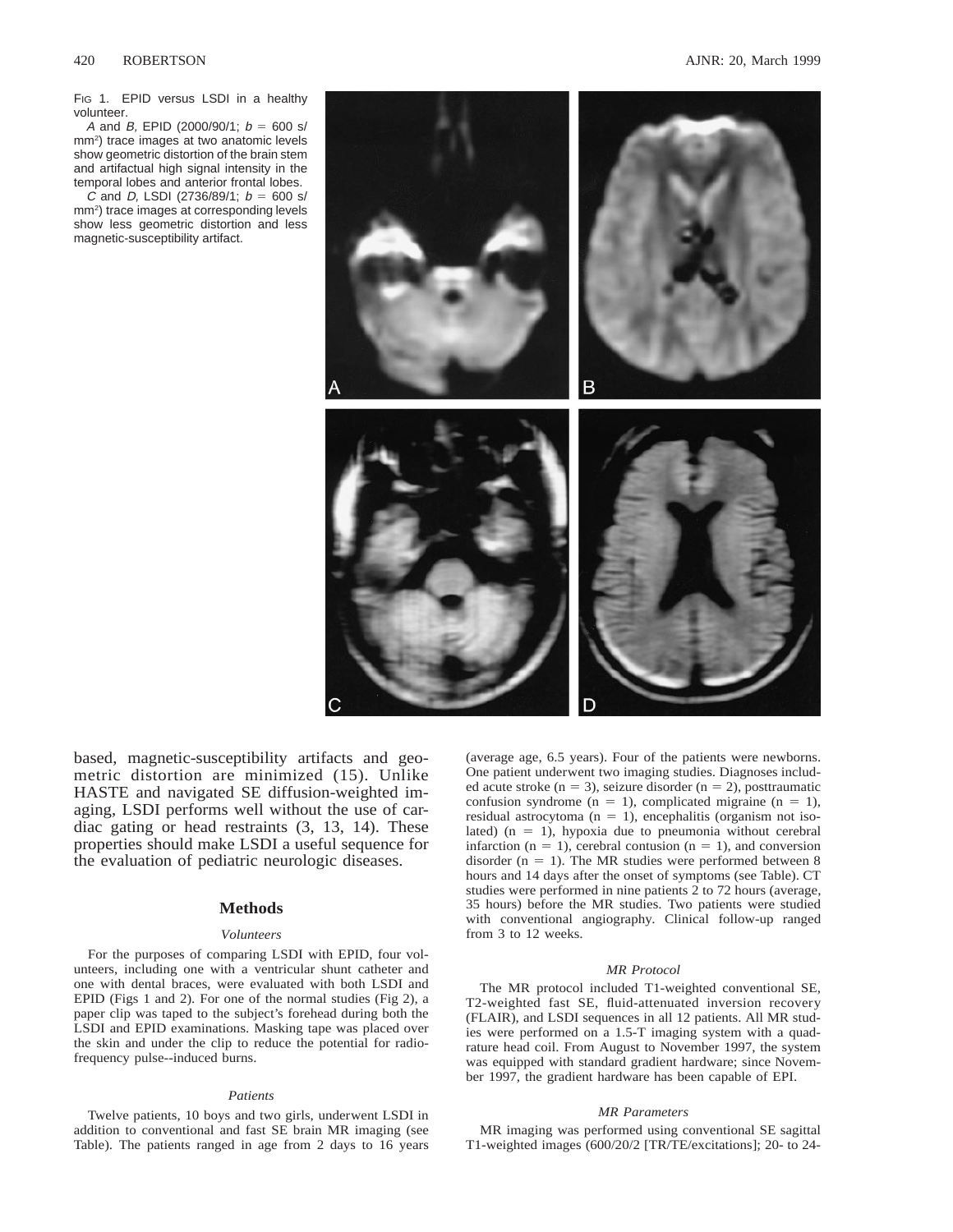



FIG 2. EPID versus LSDI in a volunteer with a paper clip taped to the forehead.

A, EPID (2000/90/1;  $b = 600$  s/mm<sup>2</sup>) trace image shows marked signal loss due to magnetic-susceptibility effect in the anterior two thirds of the brain.

B, LSDI (2736/89/1;  $b = 600$  s/mm<sup>2</sup>) trace image at the same level shows less artifactual signal loss with preservation of much of the anatomic detail.

cm field of view, 5-mm section thickness with a 20% intersection gap, and  $256 \times 192$  acquisition matrix); fast SE T2weighted images  $(3200/85<sub>eff</sub>/1, 24-cm)$  field of view, 5-mm section thickness with a 20% intersection gap,  $256 \times 192$  acquisition matrix, and echo train length  $= 8$ ); and FLAIR fast SE images  $(10002/162_{\text{eff}}/1, T I = 2200, 24$ -cm field of view, 5-mm section thickness with a 20% intersection gap, and 256  $\times$  192 acquisition matrix).

#### *LSDI Parameters*

The LSDI technique has been described previously (14). LSDI was performed at six axial locations using an effective TR/TE of 2736/89.4, 1 excitation, 20- $\times$  15-cm field of view, effective section thickness of 7 mm (14, 15) with a 20% to 29% intersection gap,  $128 \times 160$  acquisition matrix, and *b* = 0 and 450 to 600 s/mm2 with the maximum *b* value applied in the *x, y,* and *z* directions. The total imaging time was 7 minutes 54 seconds. Trace images and apparent diffusion coefficient (ADC) maps were produced for each of the six locations off-line.

#### *EPID Parameters*

The EPID sequence was performed at anatomic locations corresponding to the levels imaged by LSDI. The following parameters were used:  $2000/90/1$ , 40- $\times$  20-cm field of view, single-shot technique, 7-mm section thickness with a 29% gap,  $128 \times 64$  matrix, and  $b = 0$  and 600 s/mm<sup>2</sup>, *x*, *y*, and *z* directions. The total imaging time was 8 seconds. Trace and ADC maps were produced for each anatomic level. Signal-tonoise ratios (SNR) were calculated with noise sampled in both the phase- and frequency-encode directions for the EPID and LSDI images in the volunteers. Image quality and resolution of detail were compared between the LSDI and EPID images.

Images of only the supratentorial brain were obtained in seven patients. In five patients (six examinations), images of both the infratentorial and supratentorial brain were obtained.

Magnetic-susceptibility artifacts and geometric distortion were evaluated separately in the posterior fossa and temporal lobes and were graded by two independent observers as absent, minimal, moderate, or severe. Lesion ADC measurements were made from 1.0 cm3 regions of interest (ROI) and compared with the corresponding location in the contralateral hemisphere to determine if the lesion had increased or restricted diffusion. Ratios of lesion ADC to normal tissue ADC were calculated. Lesion conspicuity was evaluated by measuring 1.0 cm3 ROI measurements made of the lesion versus the surrounding normal brain parenchyma on both the T2-weighted ( $b = 0$  s/mm<sup>2</sup>) and trace  $(b = 450 - 600 \text{ s/mm}^2)$  images.

#### **Results**

# *Volunteers*

In the four subjects imaged with LSDI and EPID, LSDI images clearly showed fewer magnetic-susceptibility artifacts and less geometric distortion than did the EPID images (Figs 1 and 2). The SNR of the LSDI images was greater than that of the EPID images, whether the noise was measured in either the phase-encode or frequency-encode direction. LSDI images exhibited greater resolution of detail than did the EPID images.

#### *Patients*

Of the 10 patients in whom acute stroke was an initial clinical concern, three patients were determined to have cerebral infarction (cases 1, 6, and 8) whereas in the remaining seven patients the neurologic symptoms were ultimately attributed to other disorders (see Table). Definite or suspected density abnormalities were detected on CT studies in four patients (see Table). In one patient (case 12), a suspected lesion in the left internal capsule was not corroborated on MR studies. Parenchymal signal intensity abnormalities were present on the FLAIR and T2-weighted images on seven examinations in six patients.

LSDI was of diagnostic quality in all examinations (70 of 72 anatomic sections). In two patients, an image at one anatomic level was significantly degraded by patient motion. Images through the posterior fossa and temporal lobes showed minimal or no magnetic-susceptibility artifacts in all cases. Geometric distortion was not apparent on any of the images.

ADC abnormalities were present on six examinations in five patients (Figs 3–5). A focally decreased ADC was evident in the areas of cerebral infarction in the three patients with acute stroke. The measured ADC in these lesions was 48% to 66% (average, 58%) of the ADC of the contralateral normal structure. Abnormalities were present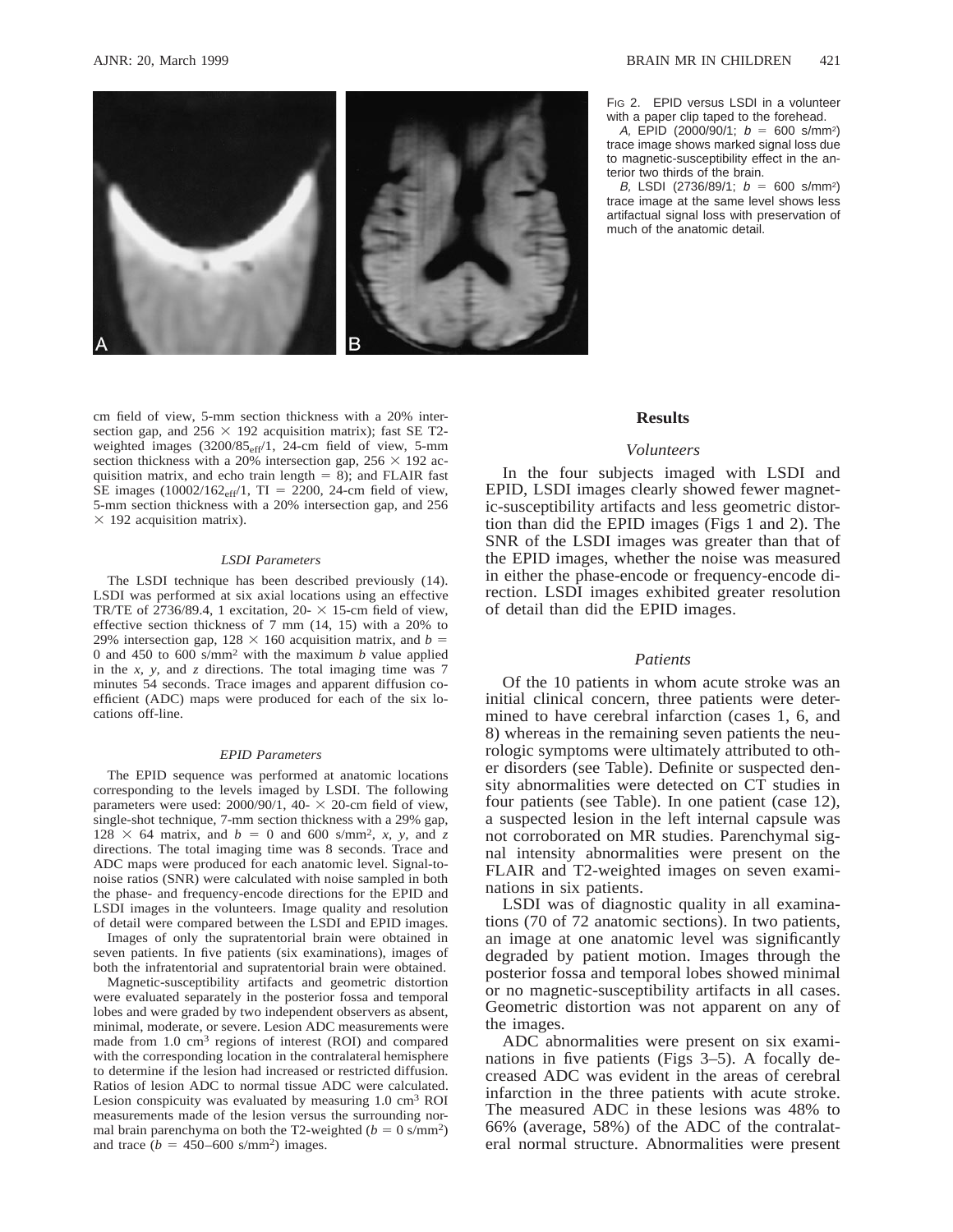# **Clinical data and MR findings in 12 children studied with line scan diffusion imaging (LSDI)**

|      |                 |                                        |                                                            |                                             |                   | <b>Imaging Findings</b>                       |                                                      |                                                                  |
|------|-----------------|----------------------------------------|------------------------------------------------------------|---------------------------------------------|-------------------|-----------------------------------------------|------------------------------------------------------|------------------------------------------------------------------|
| Case | Age             | Symptoms                               | Diagnosis                                                  | Outcome                                     | Time to<br>CT/MR  | <b>CT</b>                                     | FLAIR and<br>T2-Weighted                             | <b>LSDI</b>                                                      |
| 1    | 2d              | Seizures, cya-<br>nosis                | Stroke, hypo-<br>plastic L<br>heart                        | Seizures con-<br>trolled with<br>medication | NA/36 h           | <b>NA</b>                                     | R frontal and bilat-<br>eral parietal high<br>signal | R frontal, R parietal and<br>L frontal restricted dif-<br>fusion |
| 2    | 5 d             | <b>Seizures</b>                        | Seizures, un-<br>known origin                              | Continued sei-<br>zures                     | 5 h/36 h          | Normal                                        | Normal                                               | Normal                                                           |
| 3    | 7 d             | <b>Seizures</b>                        | Seizures, un-<br>known origin                              | Seizures con-<br>trolled with<br>medication | 6 h/5 d           | Normal                                        | Normal                                               | Normal                                                           |
| 4    |                 | argy                                   | 5 wk Cyanosis, leth- Hypoxia due to<br>pneumonia           | Asymptomatic                                | 36 h/72 h Normal  |                                               | Normal                                               | Normal                                                           |
| 5    |                 | 23 mo Seizures                         | Encephalitis                                               | Asymptomatic                                | 28 h/52 h Normal  |                                               | High signal, R thal-<br>amus                         | Minimally increased dif-<br>fusion. R thalamus                   |
| 6    | 5y              | L hemiparesis                          | Stroke, varicella Mild L hemi-<br>vasculitis               | paresis                                     |                   | 20 h/24 h Low density, $R$<br>BG <sub>f</sub> | High signal, R BG                                    | Restricted diffusion, R<br>BG                                    |
| 7    | 10 <sub>y</sub> | Comatose                               | Contusions, mo- Awake, not ori-<br>tor vehicle<br>accident | ented                                       |                   | tusion                                        | 10 d/11 d R temporal con-R temporal contu-<br>sion   | No diffusion abnormality                                         |
| 8    | 11y             | R hemiparesis                          | Strooke, L ver-<br>tebral artery<br>dissection             | Mild R hemi-<br>paresis                     | 24 h/48 h         | Low density, L<br>IC                          |                                                      | Hyperintensity, L IC Restricted diffusion, L<br>IC               |
|      |                 | Vertical diplo-<br>pia                 | <b>TIA</b>                                                 | Diplopia re-<br>solved                      | NA/12 h           | <b>NA</b>                                     | No new lesions, L<br>IC cavity                       | No new lesions, in-<br>creased diffusion, L IC                   |
| 9    | 13 <sub>y</sub> | Ataxia                                 | Cerebellar asc-<br>trocytoma                               | Ataxia                                      | $NA/14$ d         | <b>NA</b>                                     | Residual tumor, R<br>cerebellum                      | Minimally increased dif-<br>fusion in residual tu-<br>mor        |
| 10   | 14y             | Headache,<br>aphasia                   | Complicated mi- Symptoms re-<br>graine                     | solved                                      | $6 h/12 h$ Normal |                                               | Normal                                               | Normal                                                           |
| 11   | 14 y            | R arm tingling                         | Conversion dis-<br>order                                   | Symptoms re-<br>solved                      | NA/10 h           | NA                                            | Normal                                               | Normal                                                           |
| 12   | 16y             | Headache, con- Posttraumatic<br>fusion | confusion<br>syndrome                                      | Symptoms re-<br>solved                      | $6 h/8 h$         | ? Hypodensity,<br>L IC                        | Normal                                               | Normal                                                           |

Note.—FLAIR indicates fluid-attenuated inversion recovery; NA, not available; BG, basal ganglia; TIA, transient ischemic attack; IC internal capsule.



FIG 3. Case 1: Neonate with hypoplastic left heart and seizures due to embolic infarction. A, Three hyperintense lesions (arrows) are evident on the T2-weighted (3200/85/1) image. B, The lesions are more conspicuous on the LSDI (2736/89/1;  $b = 600$  s/mm<sup>2</sup>) trace image. C, The lesions have decreased ADCs, as shown by low intensity on the diffusion map.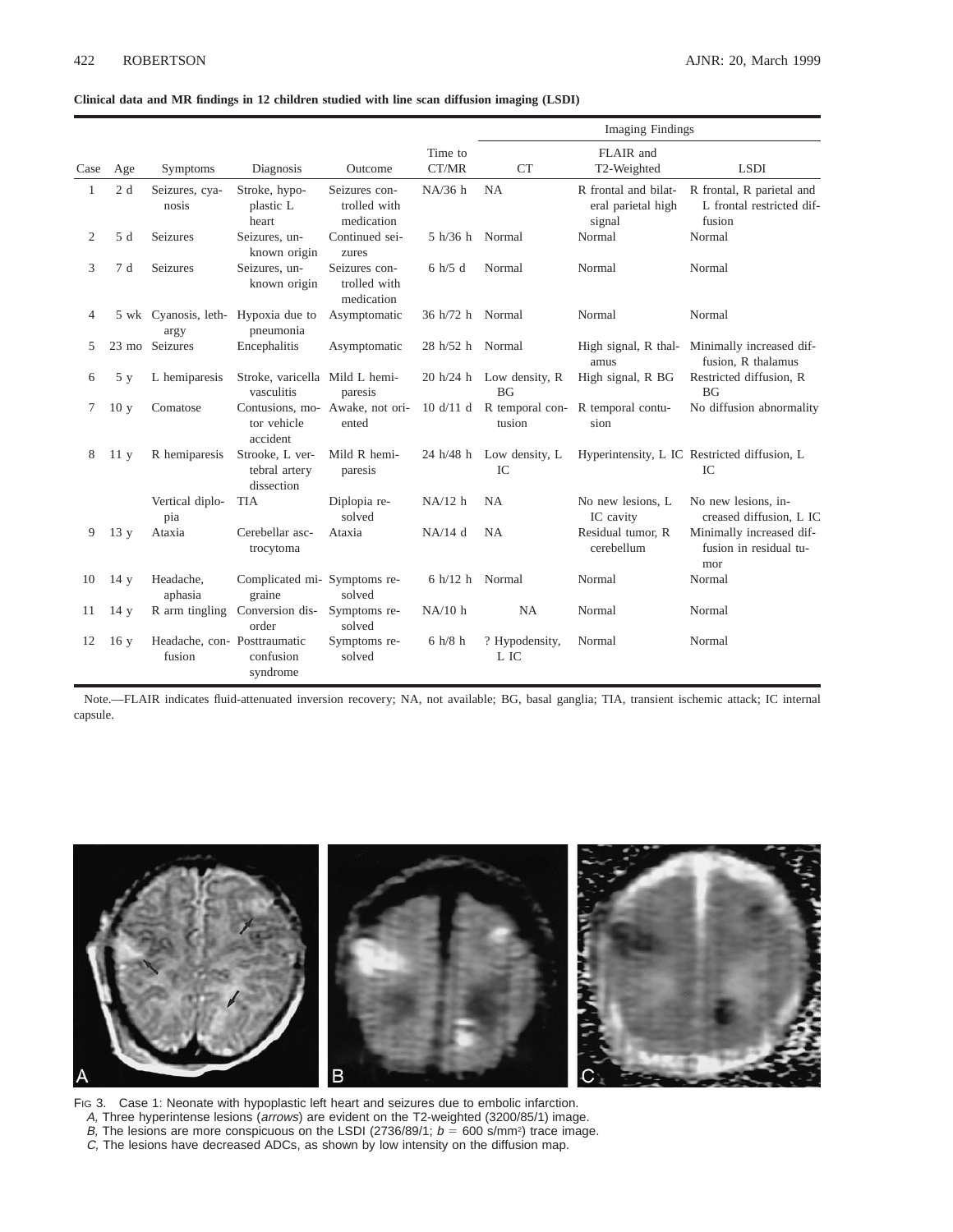

Fig 4. Case 8: 11 year-old boy with new left hemiparesis due to emboli from a vertebral artery dissection. A–C, A left thalamocapsular lesion is evident on the T2-weighted (3200/85/1) image (arrow, A). The lesion is more conspicuous on the LSDI (2736/89/1;  $b = 600$  s/mm<sup>2</sup>) trace image (*arrow, B*), and has a decreased ADC on the diffusion map (C), indicating an acute infarction.



FIG 5. Case 5: 2-year-old girl with left-sided body seizures due to encephalitis. A–C, A minimally hyperintense lesion is present in the right thalamus on the T2-weighted (3200/85/1) image (arrow, A). The lesion is nearly isointense on the LSDI (2736/89/1;  $b = 600$  s/mm<sup>2</sup>) trace image (B), and has a slightly increased ADC on the ADC map (arrow, C), as indicated by mildly increased signal. The increased ADC confirms that this is not an acute infarction.

on the T2-weighted images in all these patients. In one patient (case 8) who underwent a follow-up MR examination at 1 month, the lesion with restricted diffusion on the initial image exhibited increased diffusion corresponding to cavitation on the T2-weighted images. A mildly increased ADC (12% greater than normal brain) was present in the lesion in the patient with encephalitis (case 5, Fig 5) and in the residual tumor (10% greater than the normal cerebellum) in the patient with cerebellar astrocytoma (case 13).

Lesion conspicuity as determined by ROI measurements was greater on the LSDI trace (isotropic  $b = 450$  or 600 s/mm<sup>2</sup>) images (lesion signal intensity 177% to 199% of surrounding tissue) than on the T2-weighted ( $b = 0$  s/mm<sup>2</sup>) images (lesion signal intensity 126% to 142% of surrounding tissue) in all acute cerebral infarctions (Figs 3 and 4).

# **Discussion**

The use of diffusion-weighted imaging for the early detection of stroke in adults has attained significant clinical relevance (1–3, 11, 13, 15, 16). In the pediatric patient, potential applications of diffusion-weighted imaging include the early demonstration of cerebral infarction due to hypoxia-ischemia or focal cerebrovascular occlusion, the differentiation of ischemic from nonischemic lesions, and the evaluation of brain development.

In the newborn or very young infant, the symptoms and signs of a stroke are often nonspecific (eg,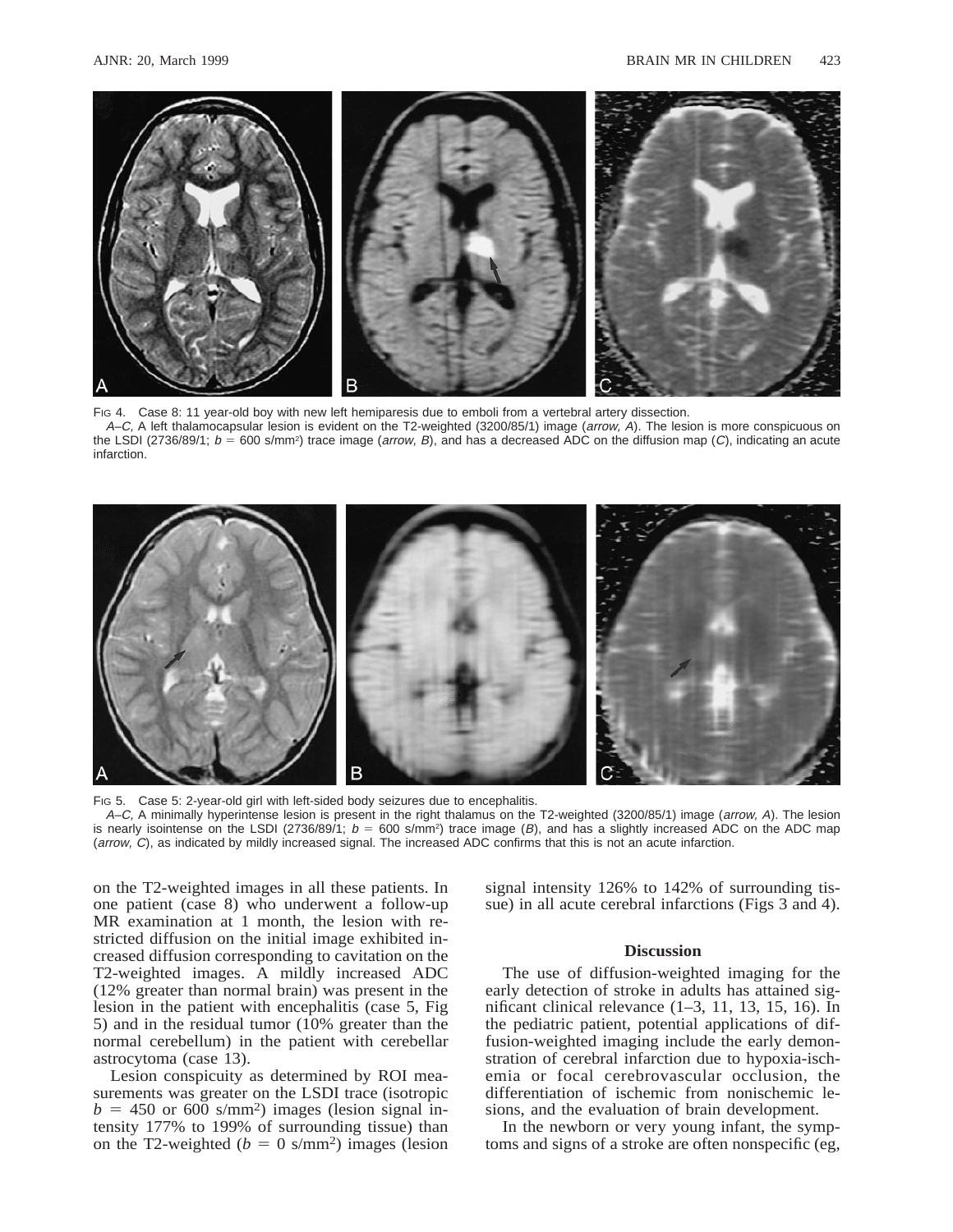seizure or irritability), and cerebral infarction is only one of a variety of potential causes. Earlier and more accurate demonstration of infarctions is therefore desirable. Using conventional MR imaging, ischemic brain lesions are frequently difficult to identify during the first few days of life owing to the relatively high water content of the neonatal brain. Because of the extremely high water content of the preterm brain, the delineation of cerebral infarctions is especially difficult in these infants. However, with diffusion-weighted MR imaging, the high diffusibility of extracellular water renders a low background signal intensity against which ischemic lesions with cytotoxic edema and restricted diffusion are readily apparent (Fig 3). Therefore, the use of diffusion-weighted imaging should enable a significant improvement in the detection and diagnosis of neonatal stroke.

Cerebral infarctions are uncommon events in older children and there is often a delay in the diagnosis of stroke. Consequently, abnormalities are frequently present on T2-weighted MR sequences when patients are first imaged. The value of diffusion-weighted imaging in this setting is the greater specificity in the evaluation of intensity abnormalities evident on the conventional images. In our patients with abnormalities on T2-weighted sequences, diffusion-weighted imaging assisted in differentiating ischemic lesions (restricted diffusion; eg, cases 1, 6, and 8) from nonischemic lesions (increased diffusion; eg, case 5) lesions. The ability to differentiate ischemic from nonischemic lesions in children with acute neurologic deficits helps to identify those patients in whom additional or more invasive testing, such as cerebral angiography, is required for diagnosis. Alternatively, negative findings on diffusion-weighted and conventional MR examinations provide evidence that the patient's symptoms are due to causes other than acute cerebral infarction (eg, cases 2, 3, 4, 10, 11, and 12).

Diffusion tensor imaging (DTI) has been used to evaluate brain maturation in newborns and infants (17, 18). With the use of DTI, quantitative measures of both ADC and relative diffusion anisotropy can be obtained. Diffusion anisotropy refers to the observation of ADC variability when measured along different axes of a sample. Anisotropy is related to a variety of factors, including axon orientation and degree of myelination (19). As the brain matures, ADC decreases and there is an overall increase in diffusion anisotropy (18). DTI can therefore be used to study normal brain maturation as well as to evaluate the alterations in development that occur as a consequence of insults, such as cerebral ischemia or infection.

A variety of techniques for performing diffusionweighted MR imaging are now available, including EPID, navigated SE diffusion-weighted imaging, HASTE diffusion-weighted imaging, and LSDI (3, 12–14). Each of these techniques has relative strengths and weaknesses in providing information

about water diffusion in pediatric diseases of the CNS.

EPID is the fastest technique and minimizes motion artifacts, making quantitative diffusion measurements possible. High-quality EPID of the entire brain may be performed in less than 1 minute. However, EPID requires specialized hardware and software, which limit its availability. EPID is also associated with chemical-shift and magnetic-susceptibility artifacts as well as geometric distortion. These artifacts are most noticeable on images near the skull base and adjacent to metallic implants (Fig 1) and may make lesion detection and correlation with SE images in these regions difficult.

Navigated SEDI is a non-EPI–based diffusion sequence. This is a double-echo SE sequence in which a second non–phase-encoded navigator echo is used to correct for motion-induced phase shifts caused by the first imaging echo (13, 20). This technique requires cardiac gating and takes approximately 21 minutes to acquire a data set containing three maximum *b* value directions. This extremely long acquisition time is undesirable in the sedated or very ill child.

HASTE diffusion-weighted images are produced by using a half-Fourier single-shot turbo SE sequence. Whole-brain imaging can be performed in approximately 4 minutes for three *b* directions but the HASTE images have lower SNR and more image blur as compared with EPID images (3). HASTE imaging, like navigated SEDI, requires cardiac gating.

LSDI uses multiple diffusion-weighted SE column excitations to form a two-dimensional image (14). Because the images are constructed column by column, the technique is relatively insensitive to motion, as the time for the individual column acquisition is approximately equal to the TE. The use of a direct excitation of selected columns in a single shot avoids the use of phase-encoding multiple signal acquisitions from the entire plane each TR period, thereby minimizing sensitivity to macroscopic motion (14, 21). LSDI, therefore, does not require cardiac gating. Macroscopic motion during the acquisition of a given column results in loss of signal from that column of data while the remainder of the image is unaffected. Therefore, motion during acquisition of one or several columns does not significantly degrade the final trace image, which is a composite image of the three different *b* direction images. The insensitivity of LSDI to motion was evident in our patients, in whom only two anatomic sections were judged to be significantly degraded by motion artifacts. In our series, it was possible in all patients to acquire diagnostic LSDI images without the use of special head restraints apart from the normal padding used for routine scanning. LSDI did not require additional patient sedation or anesthesia beyond that already necessary for the routine MR imaging examination.

The relative lack of magnetic-susceptibility artifact and chemical-shift artifact with LSDI is a sig